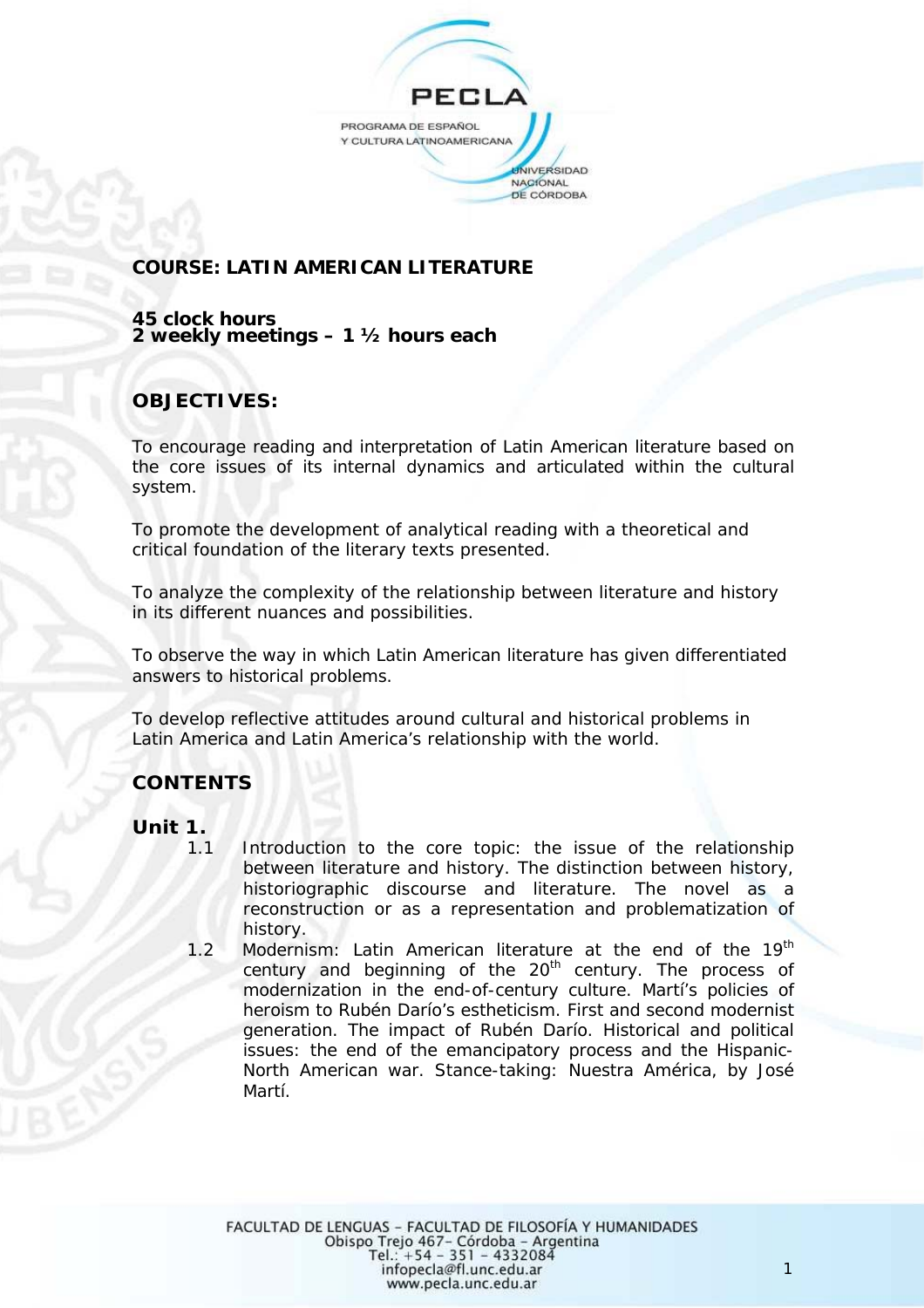

# **Unit 2.**

The avant-garde. General avant-garde problems. The first manifestations: Vicente Huidobro and creationism. The different movements and their manifestos. The avant-garde as an esthetic and political attitude. Internationalism and the problem of the native: César Vallejo and José Carlos Mariátegui. César Vallejo: sensitivity and experimentation. Vallejo's materialism and his view of the human condition. The Spanish Civil War and poetry: *España, aparta de mí este cáliz.* 

## **Unit 3.**

The Mexican Revolution novel. Historical circumstances. The novel cycle of the Revolution. The importance of *Los de abajo*, by Mariano Azuela, as the first novel of the Mexican Revolution. Nellie Campobello's case. General problems of *villismo*. Cartucho: the war from a child's view. Campobello's cruelty, emotion and realism.

## **Unit 4.**

The impact of the avant-garde on narrators. Alejo Carpentier: baroque style and marvelous reality. The concept of "marvelous reality" (*real maravilloso)*. The search for a continental identity. The recovery of history in Carpentier's narrative. The distinction between traditional historical novel and new Latin American historical novel.

## **Unit 5.**

Narrative technification between the 50s and the 60s. Juan Rulfo. Key historical moments for his narrative: between the Cristera War and the present day. The representation of the native according to a new esthetics. Reinterpreting the revolutionary process: the Mexican revolution and its consequences. Parents, children and ties distributed in Rulfo's works.

## **Unit 6.**

The boom of Latin American literature: intellectual and market phenomenon. Political attitude that accompanies the development of the boom: the impact of the Cuban Revolution. Peak and decline of the boom. Gabriel García Márquez: esthetic topics and resolutions. Tensions: speech – writing, myth – history. The notion of magical realism.

## **Unit 7.**

Post-boom Latin American literature. New keys to writing and reading. Media and testimonial discourses in literature. *La fiesta brava*, by José Emilio Pacheco: rereading literary traditions and historical issues. Self-reference of literature and reflection upon historical processes.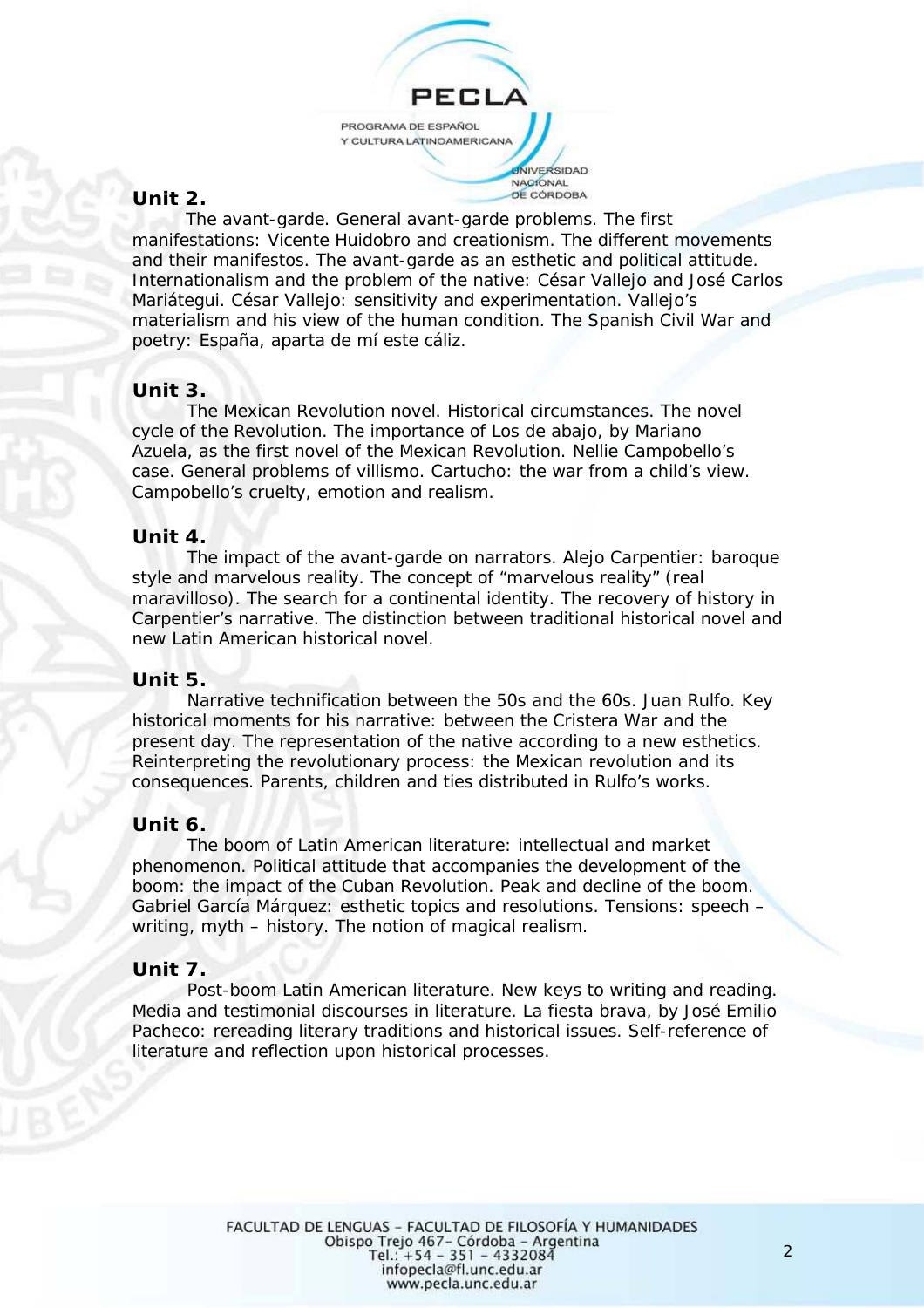

# **EVALUATION**

Assessment will be continuous. Participation, homework and the acquisition of new knowledge will be considered. To pass the course, students have to take:

- A written term test and pass it with a minimum grade of 4 (four)
- An individual written quiz, based on one of the reading workshops, and pass it with a minimum grade of 4 (four)

- A *coloquio* – equivalent to a final exam – and pass it with a minimum grade of 4 (four).

# **BIBLIOGRAPHY**

Alegría, Fernando. Nueva Historia de la novela hispanoamericana. Hanover: Ediciones del Norte, 1986.

Anderson Imbert, Enrique. Historia de la literatura hispanoamericana. México: Fondo de Cultura Económica, 1985.

DELAL. Diccionario Enciclopédico de las Letras de América Latina. (3 vols.). Caracas: Biblioteca Ayacucho, Monte Avila ed., 1995.

Fernández Moreno, César (coord.). América Latina en su literatura. México, Siglo Veintiuno, 1972.

Franco, Jean. Introducción a la literatura hispanoamericana. Caracas: Monte Avila, 1968.

Fuentes, Carlos. La nueva novela hispanoamericana. México. Ed. Joaquín Motriz, 1968.

Harss, Luis. Los nuestros. Buenos Aires: Ed. Sudamericana, 1966.

Heríquez Ureña, Pedro. Las corrientes literarias en la América Hispánica. México: Fondo de la Cultura Económica, 1949.

Goic, Cedomil. Historia y crítica de la literatura hispanoamericana. Tomos 2- 3. Madrid: Ed. Críticas, 1988 -1990.

Pizarro, Ana (org.) América Latina. Palabra, literatura e Cultura (3 vols). Sao Paulo/Campinas: Memorial de América Latina /UNICAMP, 1994.

Rama, Angel. La novela en América Latina. Panorama 1920 – 1980. Bogotá: Procultura / Instituto Colombiano de Cultura, 1982.